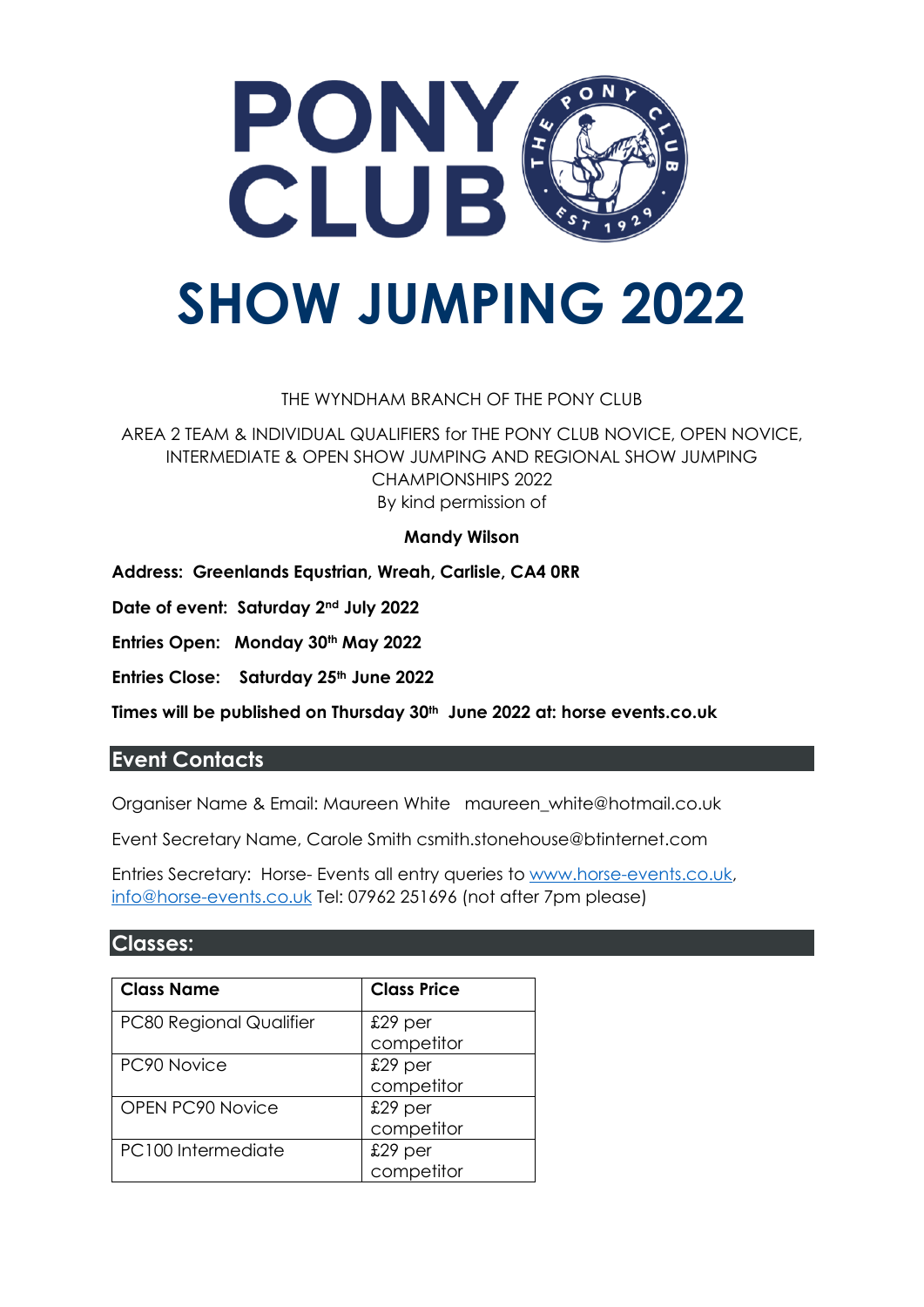competitor

## **ENTRIES:**

All entries should be made online using [www.horse-events.co.uk.](http://www.horse-events.co.uk/)

For Pony Club entries you will need your membership number and Branch/Centre to enter a qualifying class.

Horse and rider changes before the closing date can be made online by logging into your Horse Events account and editing your entry under the 'my booking' tab.

If you need to cancel an entry or change a class before the closing date please email [info@horse-events.co.uk.](mailto:info@horse-events.co.uk)

IF YOU HAVE ANY DIFFICULTIES ENTERING ONLINE PLEASE DO NOT HESTITATE TO CONTACT HORSE- EVENTS

Email: [Info@horse-events.co.uk](mailto:Info@horse-events.co.uk) Tel: 07962251696 not after 7pm

All entries are Subject to a non-refundable booking fee as stated online.

## **Substitutions**

If you would like to edit your horse or rider details before the closing date of the event please login to your Horse Events account and edit your booking under the 'MY BOOKING' Tab

If you would like to change the class please email info@horse-events.co.uk and if there is space available we will do this for you.

For ALL changes of horse and rider substitutions after the closing date there is a £10 charge please fill out the following form online at: https://www.horseevents.co.uk/rider-horse-substitutions-form/After the closing date for substitutions may only be made as per P.C. Show Jumping Rules 2022.

Please email your changes after the closing date to: *Horse Events to process your times the email here will be [info@horse-events.co.uk\)](mailto:info@horse-events.co.uk)*

## **Withdrawals & Refunds**

Full refunds will be given up until the closing date of the competition.

After the closing date no refunds will be made without a Doctors or Vets certificate produced no later than 24 hours after the event. If produced after this no refunds will be given.

Refunds where due after the closing date are subject to an admin fee of: £10

In the event of abandonment 50% of the entry fee will be refunded.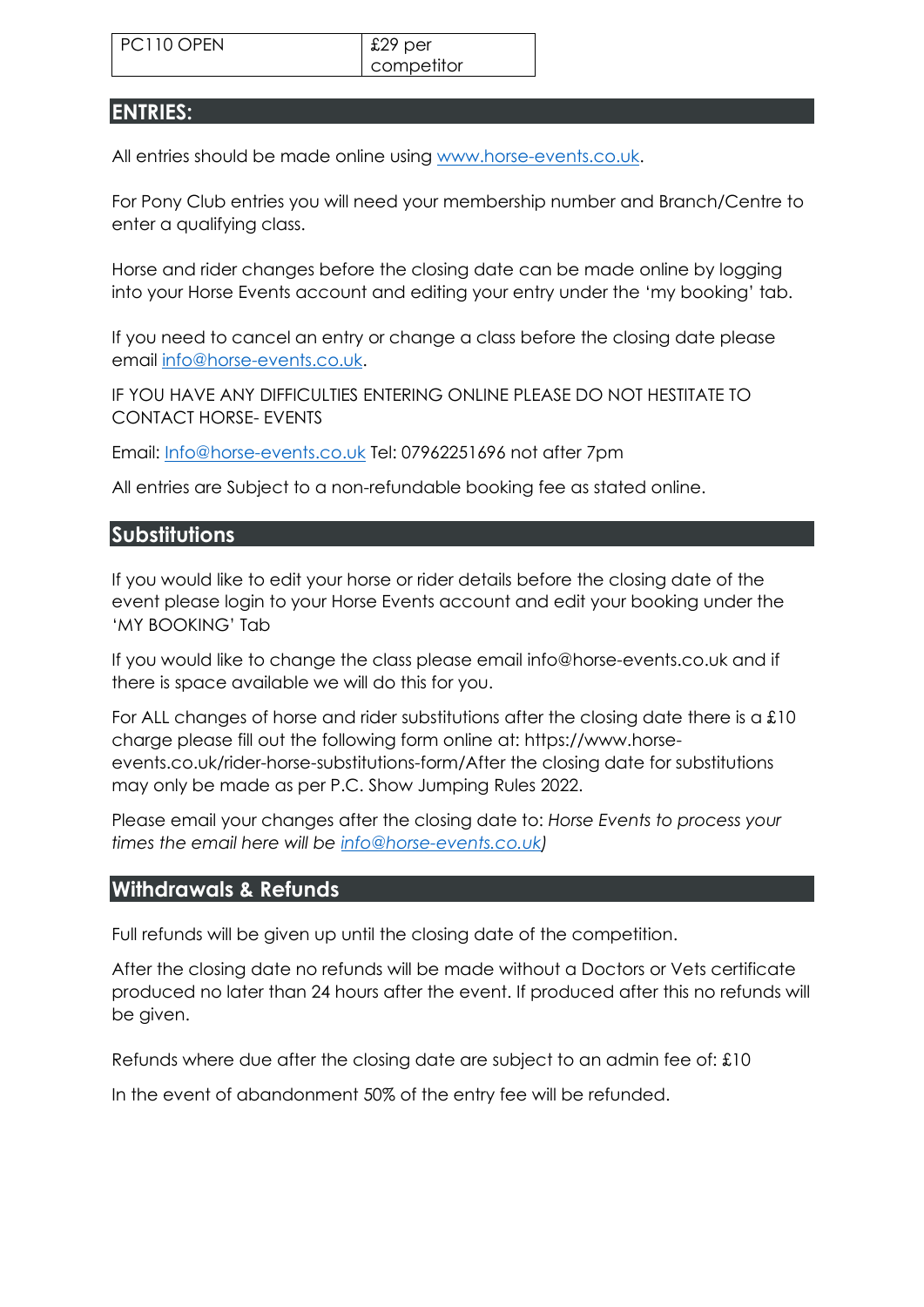# **Prizes & Prize Giving:**

Rosettes 1st -6th will be posted or given to Branch\Centre Representatives

## **Eligibility:**

Please refer to Rule 27 of the 2022 Show Jumping Rule Book plus Additional Eligibility for 2022

All rules are available at - <https://pcuk.org/officials/rulebooks/>

## **ENTRY CONDITIONS:**

- Competitions will be run in two arenas 1st round indoors to be followed 30 minutes later by 2nd round outdoors
- It is the responsibility of Team leaders/DC's to check that their competitors tack comply with Pony Club Rules. If there is a breach in tack rules riders will be disqualified.
- Where possible please share transport, to reduce the number of vehicles requiring parking!
- To be run in accordance with Pony Club Show Jumping Rules 2022
- Please ensure your members comply with 2022 eligibility, hat tagging, body protector and medical armband rules and responsible adult present.
- Please Print your own Paper Number
- Late entries may be accepted at the organiser's discretion. Late Entry Surcharge £10
- Queries may only be raised via the Secretary by the DC or their appointee. Protests / objections
- No horse will be allowed to compete in 2 classes over the event
- Photographic Rights competitors and their parents/guardians have given permission for any photographic and/or film or TV footage taken of persons or horses/ponies taking part in Pony Club events to be used and published in any media whatsoever for editorial purposes, press information or advertising by or on behalf of the Pony Club and/or Official Sponsors of the Pony Club.
- A valid passport and vaccination record must accompany the horse/pony to this event and must be available for inspection if required by event officials. Vaccinations must be in accordance with the Pony Club Show Jumping Rule Book 2022.